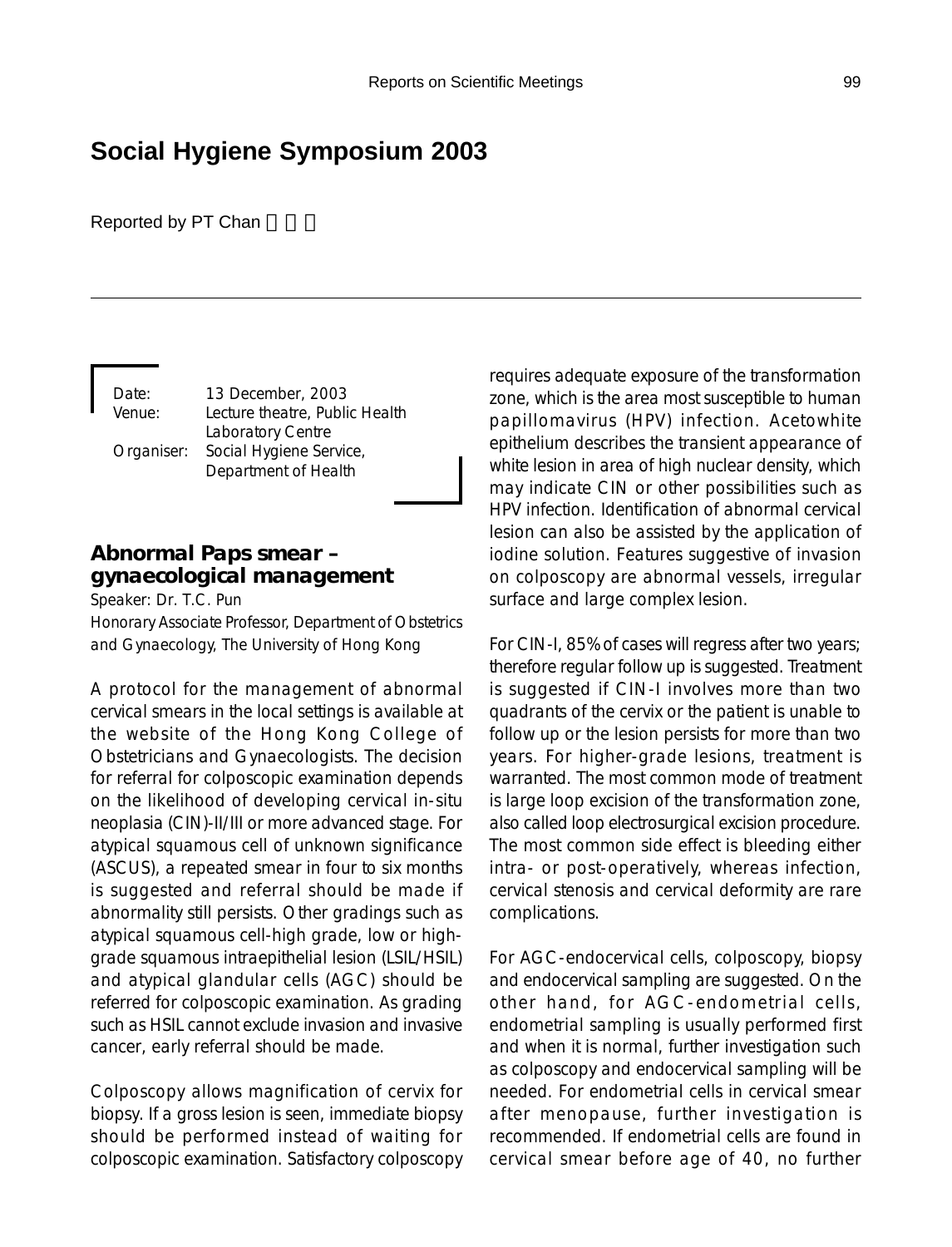investigation is needed. But for endometrial cells in cervical smear after age of 40, smear result should be correlated with clinical findings to determine the management.

Before taking cervical smear, it is important to provide adequate information to the patient in order to allay their anxiety. In United Kingdom, the most common reason to call back patient is unsatisfactory smear. The Hong Kong Society for Colposcopy and Cervical Pathology and the Hong Kong College of Obstetricians and Gynaecologists have established mechanisms for accreditation and reaccreditation of colposcopists and colposcopy service.

## *Learning points:*

The urgency for referral of abnormal cervical smear depends on the type of abnormality. The Hong Kong College of Obstetricians and Gynaecologists has developed a protocol for the management of abnormal cervical smear.

## **Life Threatening Dermatoses**

Speaker: Dr. S.Y. Cheng Medical and Health Officer, Social Hygiene Service, Department of Health

Life threatening dermatoses can be classified aetiologically into infectious diseases, serious drug eruptions, primarily dermatological disorders, serious medical diseases with prominent cutaneous manifestations and skin tumours. For the above four etiological categories, clinical morphology ranges from generalised erythematous lesions, erythema with desquamation of skin, vesiculobullous lesions, pustular lesions to purpuric lesions.

For example, generalised erythematous lesions can occur in toxic shock syndrome. The syndrome is caused by toxin producing Staphylococcus aureus and is characterised clinically by fever, hypotension, generalised scarlatiniform eruption, multiorgan failure and desquamation of palm and soles one to two weeks later. In the past, the syndrome was linked to the use of highly absorbent vaginal tampon, but now cutaneous wound, nasal packing and postpartum infection are increasingly important as site of infection. The disease is toxin mediated and blood culture is only positive in five percent of cases. A similar syndrome can be caused by group A streptococcus. Erythroderma describes generalised redness and scaling of skin involving greater than 90% of body surface. It can be secondary to psoriasis, atopic dermatitis, drugs, cutaneous lymphoma, pityriasis rubra pilaris but the cause can be unknown in 20% of cases. Other manifestations of erythroderma include generalised lymphadenopathy, fever, malaise, ectropion, alopecia, keratoderma and nail dystrophy. Erythroderma is a medical emergency as it may be complicated by electrolyte and fluid imbalance, hypoalbuminemia, hypothermia, high output cardiac failure, adult respiratory distress syndrome and infection.

The second pattern is erythema with desquamation. Staphylococcal scalded skin syndrome is caused by epidermolytic toxins from Staphylococcus aureus. It presents with fever, cutaneous tenderness, erythema followed by generalised desquamation and the Nikolsky's sign is positive. When it occurs in children, mortality is about three percent. In adults, the mortality can be greater than 50% as it usually occurs in patients with chronic renal insufficiency or with immunosuppression. Kawasaki's disease is characterised by high fever lasting more than five days, bilateral conjunctival injection, mucous membrane changes, diffuse scarlatiniform eruption, exfoliation over extremities and cervical lymphadenopathy. The disease usually affects children and can be associated with coronary artery aneurysm in 20% of cases. Toxic epidermal necrolysis (TEN) manifests by severe mucocutaneous erythema and exfoliation, often involving greater than 30% of body surface area. Most of the TEN are drug induced and sulphonamide, anticonvulsant, allopurinol and oxicam nonsteroidal anti-inflammatory drugs carry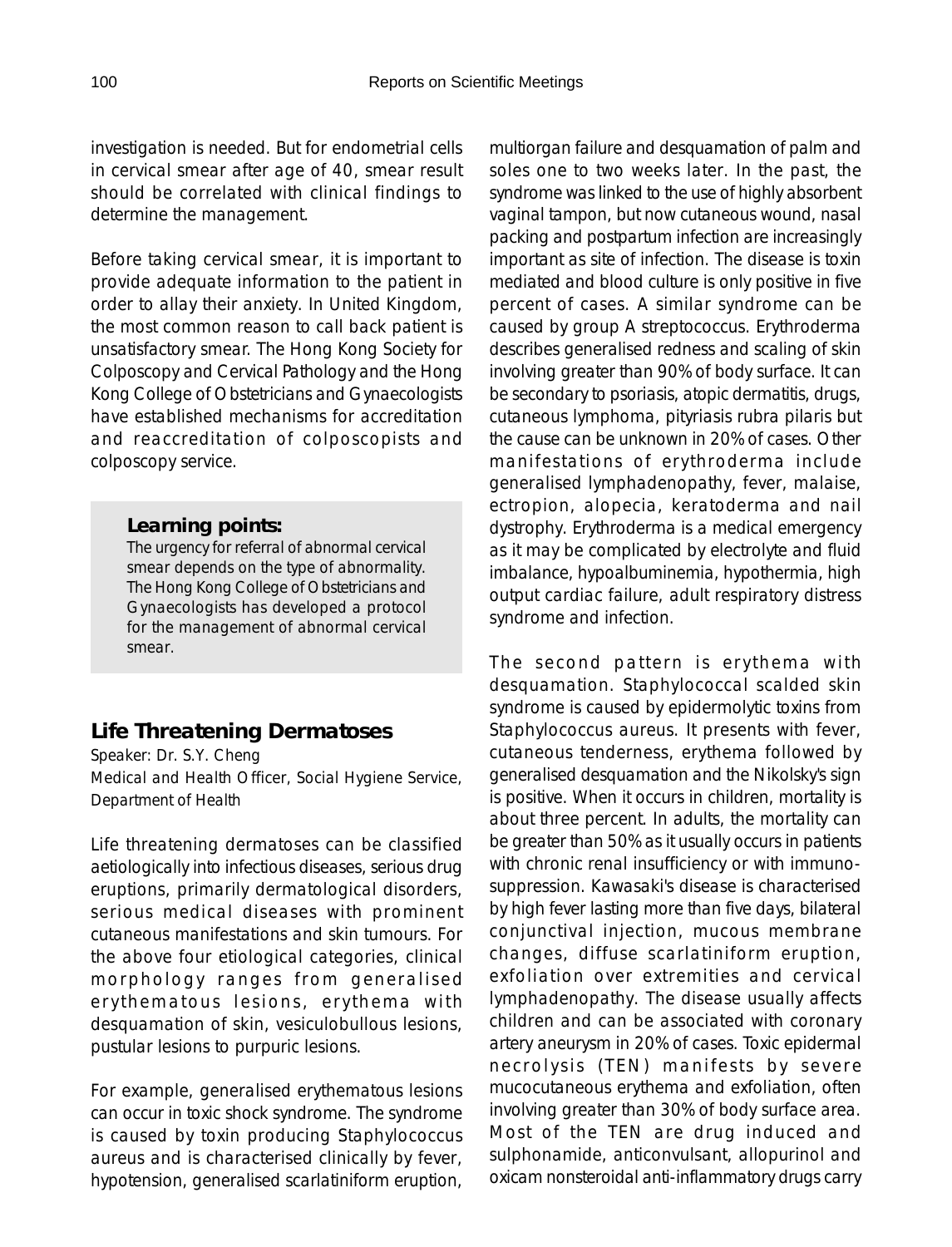a high risk of inducing TEN. Role of systemic corticosteroid in the management of TEN is controversial but there are successful reports of treatment by intravenous immunoglobulin.

Disseminated herpes and varicella infection and autoimmune blistering diseases are examples of life threatening vesiculobullous diseases. Risk factors for disseminated herpes and varicella infection are immunosuppressed state such as organ transplant recipients and haematologic malignancy. Internal organ involvement such as pneumonitis or hepatitis can be severe in immunocompromised patients. Pemphigus vulgaris and bullous pemphigoid are induced by autoantibodies to antigens of desmosomes and hemidesmosomes respectively. Clinically, bullous pemphigoid has less readily ruptured blisters and occurs in older age patients as compared with pemphigus vulgaris.

Pustular eruptions can either be sterile such as pustular psoriasis or non-sterile such as disseminated gonococcal infection. Pustular psoriasis can be precipitated by pregnancy, infection, drugs and tapering of steroid therapy. Non-pregnant patients can be managed with acitretin, methotrexate, phototherapy or cyclosporin. Disseminated gonococcal infection is characterised by fever, asymmetrical arthritis or tenosynovitis and few number of pustular or petechial skin lesions. Culture of skin lesions, synovial fluid and blood may yield positive results in 10-30% of cases. Systemic cephalosporin such as ceftriaxone is often employed for gonococcal infection.

Multiple infectious diseases can cause life threatening purpuric dermatosis. Meningococcemia is caused by Neisseria meningitides. It is characterised by fever, hypotension, meningitis and petechial lesions of skin or mucosa. In advanced stage, pneumonia, endocarditis, pericarditis, shock and disseminated intravascular coagulation can be present. In necrotising fasciitis, rapidly progressive necrosis of fat and subcutaneous tissue is caused by group

A streptococcus and/or other bacteria. It presents clinically with erythematous hot and tender erythema/purpura over the extremities. In advanced stage, violaceous bullae, necrosis of fascia with malodorous discharge and shock can be seen. Surgical debridement together with parental antibiotics is essential in treatment of necrotising fasciitis.

### *Learning points:*

Several dermatoses can be life threatening and may need in-hospital management. History and recognition of the clinical pattern can guide appropriate investigations to confirm diagnosis.

# **Update Treatment in Psoriasis**

Speaker: Dr. K.H. Lau

Senior Medical and Health Officer, Social Hygiene Service, Department of Health

Psoriasis is a common skin disease and it is estimated that 2% of the population are affected. In Hong Kong, there were more than 1500 new psoriatic patients seen in the Social Hygiene Service in 2002, accounting for about 4% of all new skin cases. It was the fifth most common new skin consultation in the service.

The knowledge on pathogenesis of psoriasis has undergone changes in recent years. Previously considered as chronic inflammatory disease of unknown cause, the importance of T-lymphocytes in mediating the inflammatory changes has been increasingly recognised. Psoriasis is a Th-1 mediated inflammatory response. As such, the Th-1 cytokines (interleukin-2, interferon-γ and tumour necrosis factor (TNF)-α) are produced in the skin lesion, leading to recruitment of inflammatory cells from the circulation, keratinocyte proliferation and proliferation of new blood vessels. Besides the interaction of antigen/ major histocompatability complex with CD4/8, the importance of additional co-stimulatory molecules interaction in activation of T-cells has also been